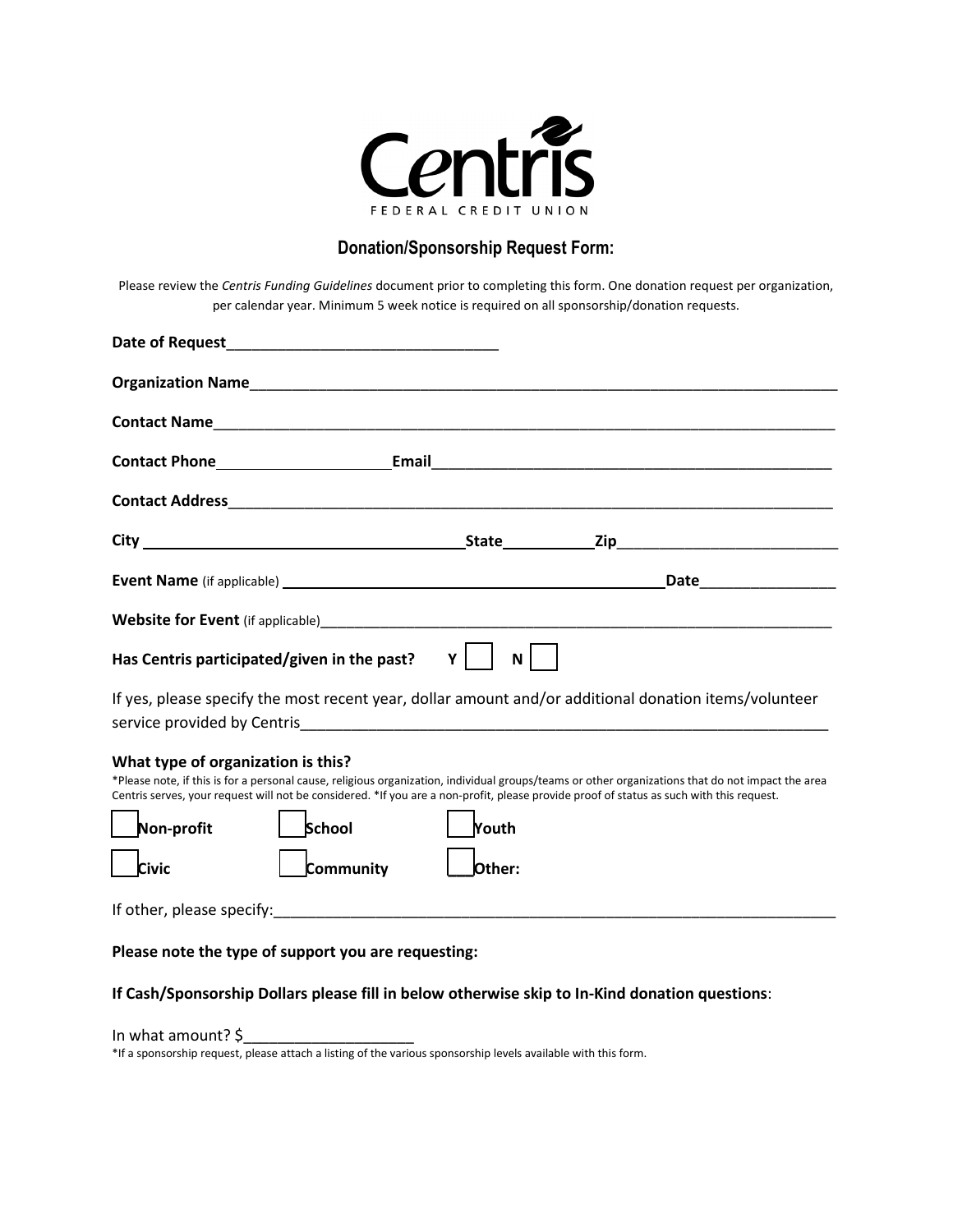How will the funding be used?

Who will the funding benefit?

How will Centris benefit from this partnership/sponsorship?

**If in-kind donation please fill in below:**

What type and what will the items be used for?

What type of recognition will Centris receive with this donation?